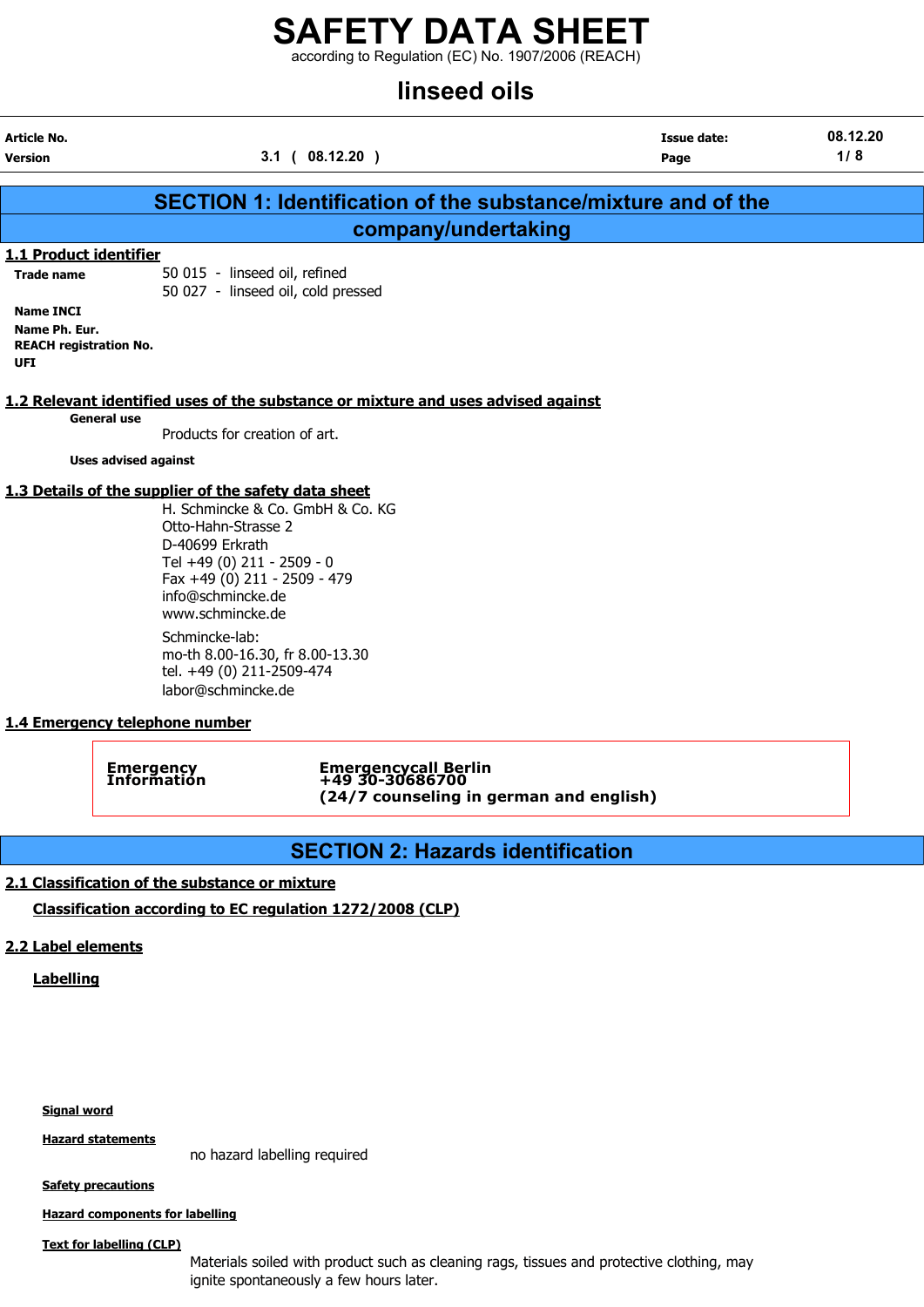### SAFETY DATA SHEET according to Regulation (EC) No. 1907/2006 (REACH)

## linseed oils

| Article No.    |                | <b>Issue date:</b> | 08.12.20 |
|----------------|----------------|--------------------|----------|
| <b>Version</b> | 3.1 ( 08.12.20 | Page               | 2/8      |

### 2.3 Other hazards

SECTION 3: Composition / information on ingredients

### 3.1 Substances

Chemical characterisation

oil

CAS-Number 50 015: 8001-26-1 50 016: 84776-62-5 50 025: 8001-21-6 50 027: 8001-26-1

EINECS / ELINCS / NLP EU index number Customs tariff number REACH registration No. RTECS-no. Hazchem-Code CI-Number

### 3.2 Mixtures

#### Additional information

SECTION 4: First aid measures

### 4.1 Description of first aid measures

#### General information

Immediately remove all contaminated clothing.

#### In case of inhalation

Move victim to fresh air. Seek medical aid in case of troubles.

#### In case of skin contact

Thoroughly wash skin with soap and water. Seek medical attention if irritation persists.

### After eye contact

In case of contact with eyes, rinse immediately with plenty of flowing water for 10 to 15 minutes holding eyelids apart. Seek medical attention if irritation persists.

### After swallowing

Rinse mouth immediately and drink plenty of water. Do NOT induce vomiting. Seek medical treatment in case of troubles.

### 4.2 Most important symptoms and effects, both acute and delayed

No data available

### 4.3 Indication of any immediate medical attention and special treatment needed

Treat symptomatically.

### SECTION 5: Firefighting measures

### 5.1 Extinguishing media

### Suitable extinguishing media

Product is non-combustible. Extinguishing materials should therefore be selected according to surroundings.

### Extinguishing media which must not be used for safety reasons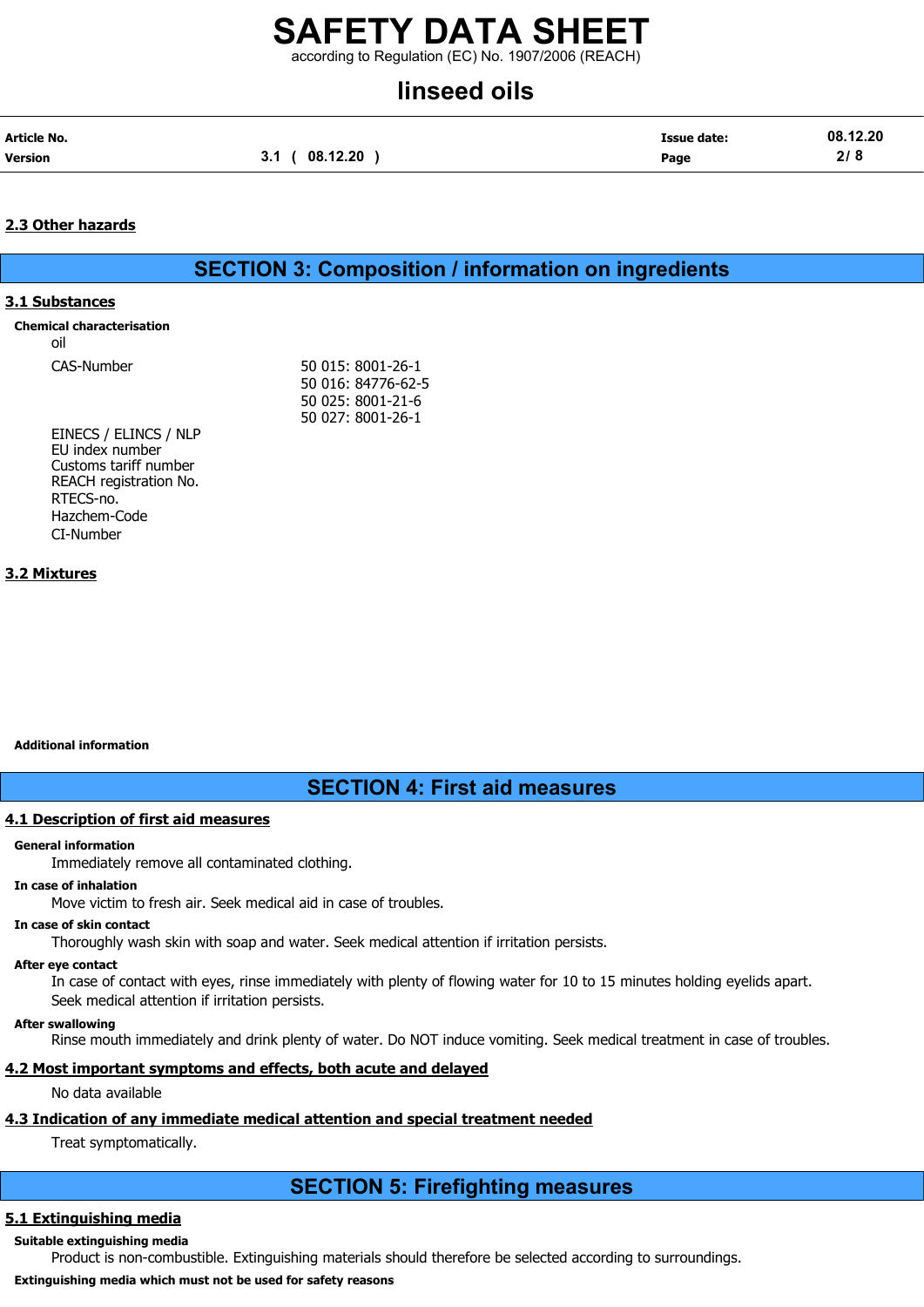according to Regulation (EC) No. 1907/2006 (REACH)

# linseed oils

| Article No. |                   | <b>Issue date:</b> | 08.12.20 |
|-------------|-------------------|--------------------|----------|
| Version     | (08.12.20)<br>3.1 | Page               | 3/8      |

Full water jet

### 5.2 Special hazards arising from the substance or mixture

In case of fire may be liberated: Acrolein, Carbon monoxide and carbon dioxide

### 5.3 Advice for firefighters

#### Special protective equipment for firefighters

Additional information

### SECTION 6: Accidental release measures

### 6.1 Personal precautions, protective equipment and emergency procedures

Wear suitable protective clothing. Avoid contact with skin, eyes, and clothing.

### 6.2 environmental precautions

Discharge into the environment must be avoided.

### 6.3 Methods and material for containment and cleaning up

#### Methods for cleaning up

Collect mechanically using liquid-binding material (sand, diatomaceous earth, universal binding agents). Dispose of waste in accordance with local, state, and federal regulations. Do not pick up with the help of saw-dust or other combustible substances.

### Additional information

### 6.4 Reference to other sections

Safe handling: see section 7 Disposal: see section 13

### SECTION 7: Handling and storage

### 7.1 Precautions for safe handling

#### Advices on safe handling

Handle in accordance with good industrial hygiene and safety practice. Provide adequate ventilation.

#### Precautions against fire and explosion

Spontaneous ignition possible through autoxidation of cloths soaked in the product.

### 7.2 Conditions for safe storage, including any incompatibilities

#### Requirements for storerooms and containers

Store in a well-ventilated place. Keep container tightly closed. storage temperature 10 - 30 °C

Hints on joint storage Storage class Further details

#### 7.3 Specific end use(s)

No special measures necessary if stored and handled as prescribed.

### SECTION 8: Exposure controls/personal protection

### 8.1 Control parameters

### 8.2 Exposure controls

### Occupational exposure controls

### Respiratory protection

With correct and proper use, and under normal conditions, breathing protection is not required.

Hand protection

Observe glove manufacturer's instructions concerning penetrability and breakthrough time.

### Eye protection

#### Goggles Body protection

Protect skin by using skin protective cream. Wear suitable protective clothing.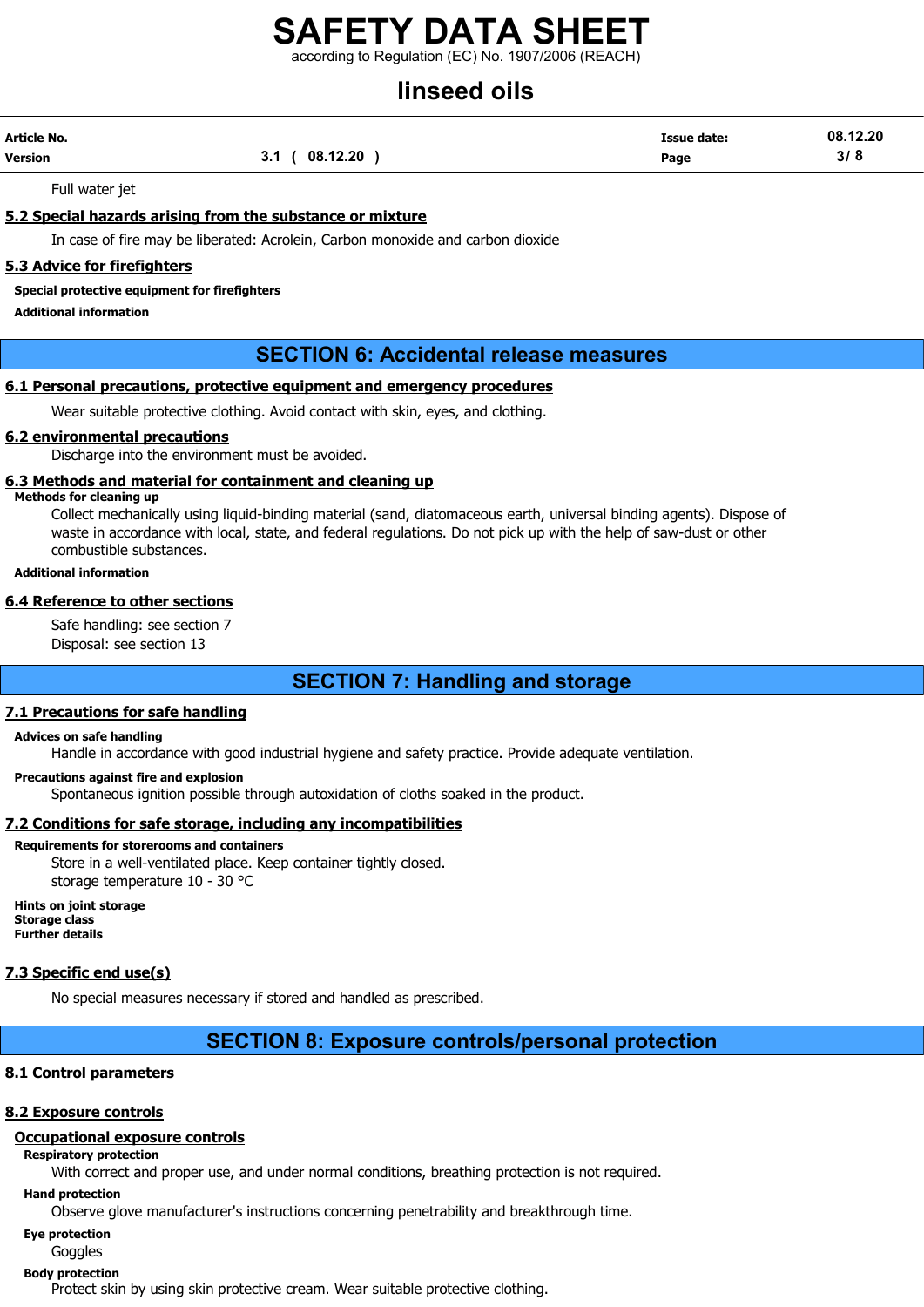according to Regulation (EC) No. 1907/2006 (REACH)

## linseed oils

| Article No. |                 | <b>Issue date:</b> | 08.12.20 |
|-------------|-----------------|--------------------|----------|
| Version     | 08.12.20<br>3.1 | Page               | 4/8      |

#### General protection and hygiene measures

Wash hands before breaks and after work. Wash contaminated clothing prior to re-use.

### SECTION 9: Physical and chemical properties

### 9.1 information on basic physical and chemical properties

| Form   |  |
|--------|--|
| Colour |  |

liquid yellowish up to amber, clear Odour **characteristic** 

|                                        | min    | max           |       |
|----------------------------------------|--------|---------------|-------|
| Initial boiling point and              | 350 °C |               |       |
| boiling range                          |        |               |       |
| <b>Melting point/freezing point</b>    |        |               |       |
| Flash point/flash point range          | 280 °C | 330 °C        |       |
| <b>Flammability</b>                    |        |               |       |
| <b>Ignition temperature</b>            |        |               |       |
| <b>Auto-ignition temperature</b>       |        |               |       |
| <b>Explosion limits</b>                |        |               |       |
| <b>Refraction index</b>                |        |               |       |
| <b>PH</b>                              |        |               |       |
| <b>Viscosity</b>                       | 35     | 55 mPas       | 20 °C |
| <b>Viscosity</b>                       |        |               |       |
| Vapour pressure                        |        |               |       |
| <b>Density</b>                         |        | $0,90 - 0,95$ |       |
|                                        |        | kg/l          |       |
| Partition coefficient: n-octanol/water |        |               |       |

Danger of explosion

### 9.2 Other information

### SECTION 10: Stability and reactivity

### 10.1 Reactivity

Materials soiled with product such as cleaning rags, tissues and protective clothing, may ignite spontaneously a few hours later.

### 10.2 Chemical stability

- 10.3 Possibility of hazardous reactions
- 10.4 Conditions to avoid

### 10.5 Incompatible materials

strong oxidizing agents

### 10.6 Hazardous decomposition products

In case of fire may be liberated: Carbon monoxide and carbon dioxide

### SECTION 11: Toxicological information

### 11.1 Information on toxicological effects

Acute toxicity LD50 oral( Rat): (oral): > 2000 mg/kg In case of inhalation No data available After swallowing No data available In case of skin contact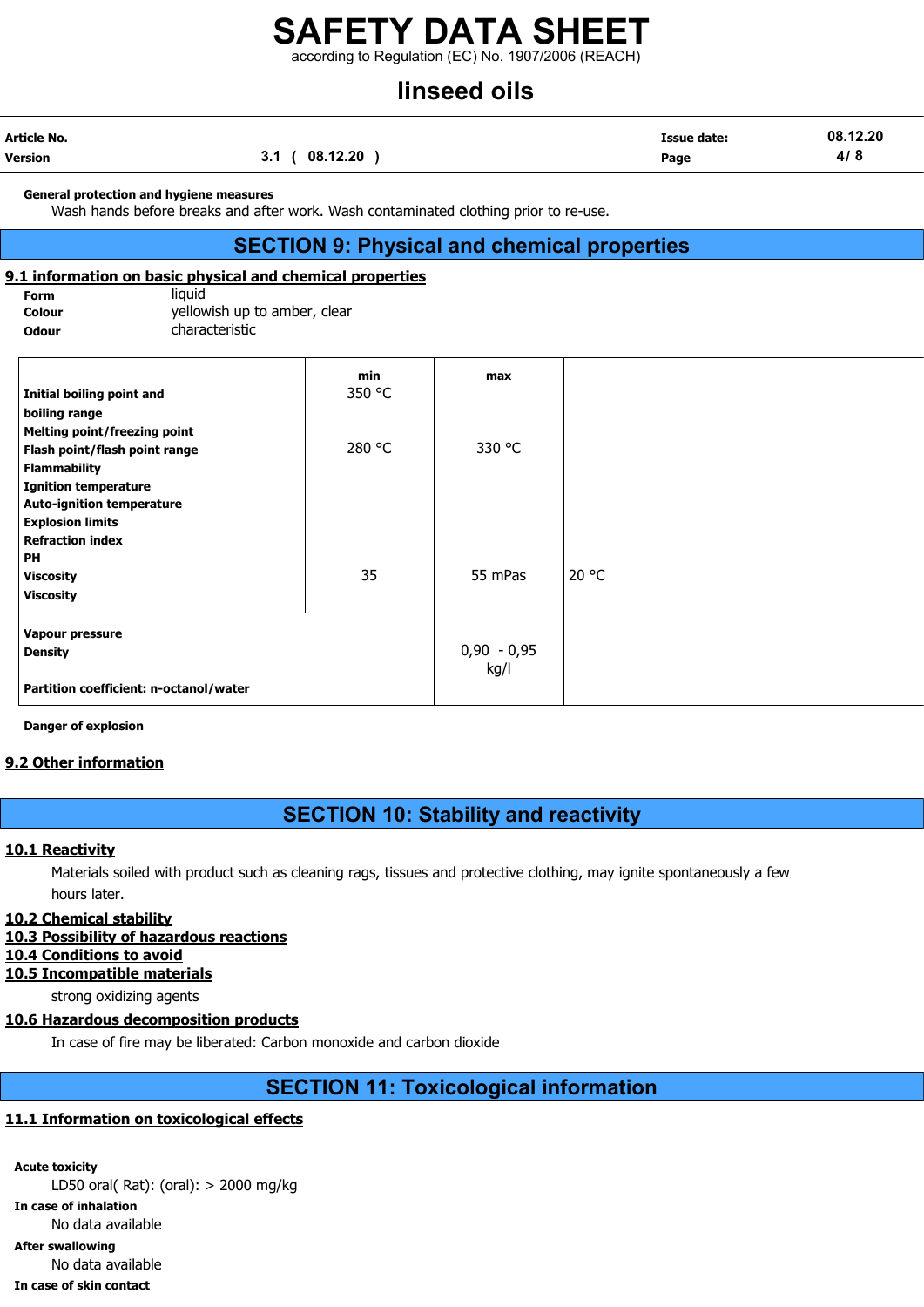### SAFETY DATA SHEET according to Regulation (EC) No. 1907/2006 (REACH)

# linseed oils

| Article No.    |                 | Issue date: | 08.12.20 |
|----------------|-----------------|-------------|----------|
| <b>Version</b> | 08.12.20<br>3.1 | Page        | 5/8      |

No data available After eye contact No data available

### Practical experience

### General remarks

### SECTION 12: Ecological information

### 12.1 Toxicity

Aquatic toxicity Water Hazard Class 1 WGK catalog number General information

### 12.2 Persistence and degradability

Further details Oxygen demand

### 12.3 Bioaccumulative potential

Bioconcentration factor (BCF) Partition coefficient: n-octanol/water

### 12.4 Mobility in soil

No data available

### 12.5 Results of PBT and vPvB assessment

No data available

### 12.6 Other adverse effects

General information

### SECTION 13: Disposal considerations

### 13.1 Waste treatment methods

### **Product**

Waste key number 080 111 080111\* waste paint and varnish containing organic solvents or other dangerous substances Recommendation

### Contaminated packaging

Waste key number Recommendation

Non-contaminated packages may be recycled. Handle contaminated packages in the same way as the substance itself.

### Additional information

### SECTION 14: Transport information

### 14.1 UN number

### 14.2 UN proper shipping name

ADR, ADN No dangerous good in sense of these transport regulations.

IMDG, IATA

### 14.3 Transport hazard class(es)

ADR, ADN IMDG IATA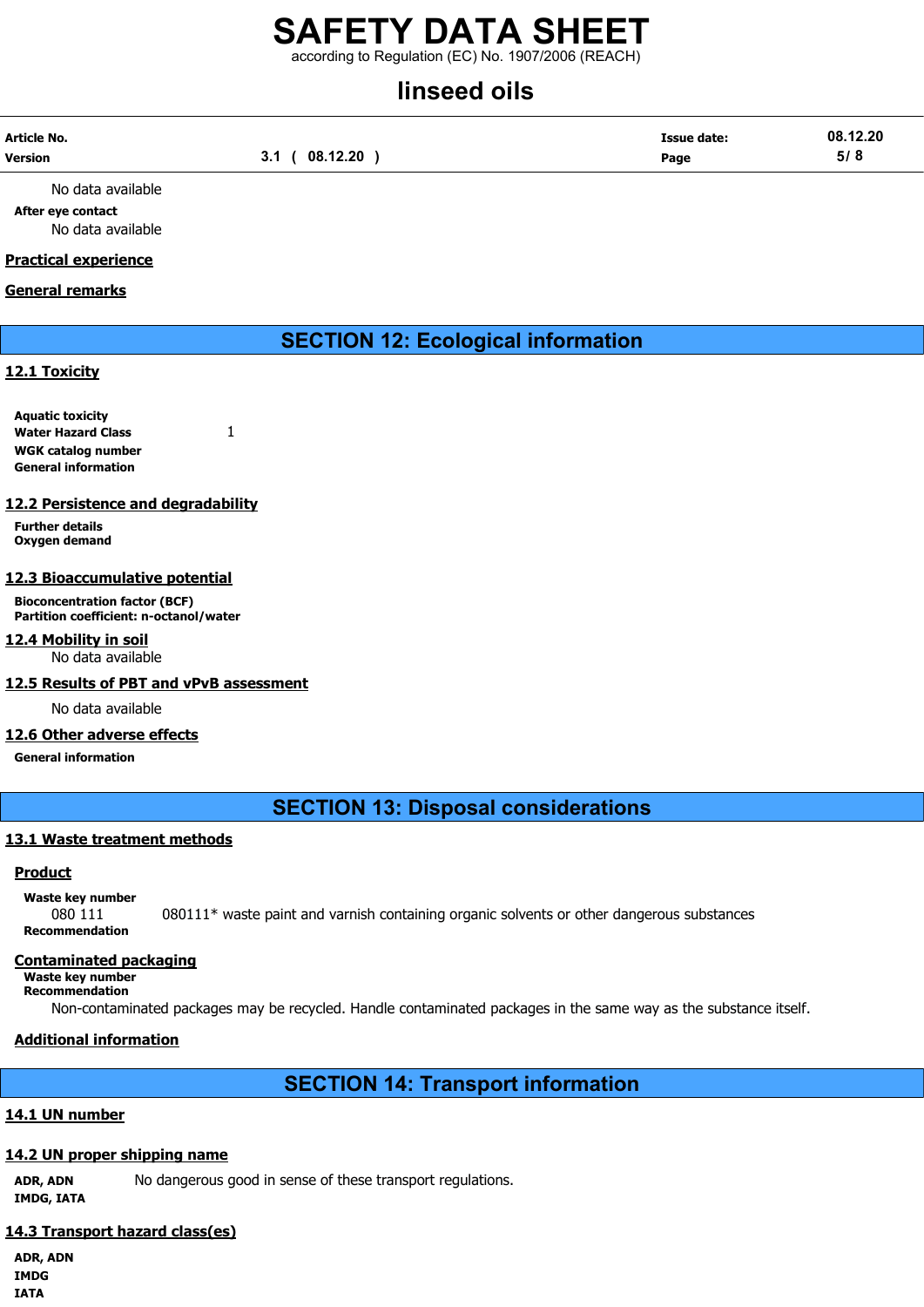### SAFETY DATA SHEET according to Regulation (EC) No. 1907/2006 (REACH)

# linseed oils

| Article No. |               | <b>Issue date:</b> | 08.12.20 |
|-------------|---------------|--------------------|----------|
| Version     | 3.1(08.12.20) | Page               | 6/8      |

### 14.4 Packing group

### 14.5 Environmental hazards

Marine Pollutant - IMDG Marine Pollutant - ADN

### 14.6 Special precautions for user

#### Land transport (ADR/RID)

Code: ADR/RID Kemmler-number Hazard label ADR Limited quantities Contaminated packaging: Instructions Contaminated packaging: Special provisions Special provisions for packing together Portable tanks: Instructions Portable tanks: Special provisions Tank coding Tunnel restriction Remarks EQ Special provisions

### Sea transport (IMDG)

EmS Special provisions Limited quantities Contaminated packaging: Instructions Contaminated packaging: Special provisions IBC: Instructions IBC: Provisions Tank instructions IMO Tank instructions UN Tank instructions Special provisions Stowage and segregation Properties and observations Remarks EQ

### Air transport (IATA-DGR)

| Hazard                      |
|-----------------------------|
| Passenger                   |
| Passenger LQ                |
| Cargo                       |
| ERG                         |
| Remarks                     |
| EQ                          |
| <b>Special Provisioning</b> |

### 14.7 Transport in bulk according to Annex II of MARPOL 73/78 and the IBC Code

No data available

### SECTION 15: Regulatory information

### 15.1 Safety, health and environmental regulations/legislation specific for the substance or mixture

### National regulations

### **Europe**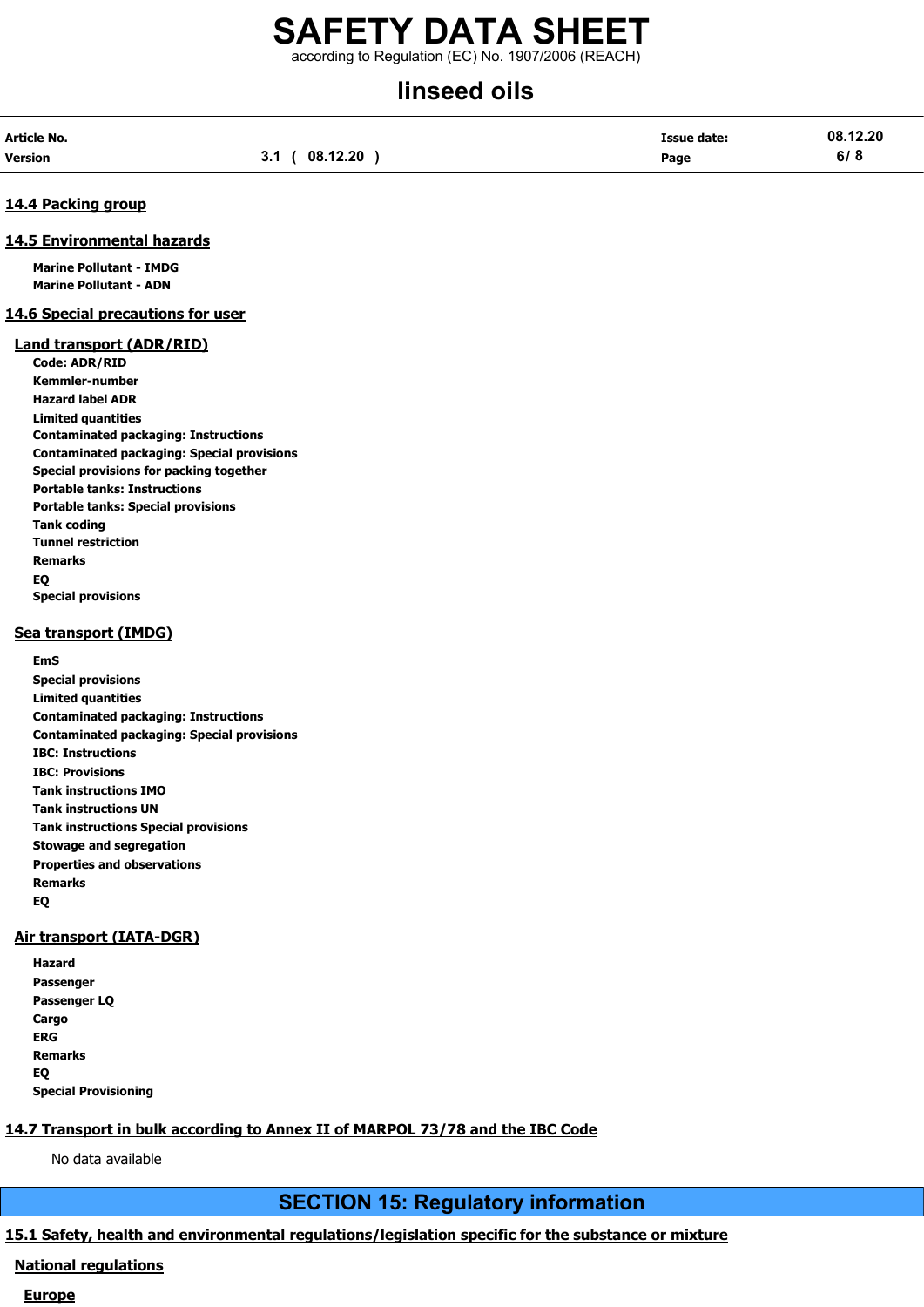according to Regulation (EC) No. 1907/2006 (REACH)

# linseed oils

| Article No. |               | <b>Issue date:</b> | 08.12.20 |
|-------------|---------------|--------------------|----------|
| Version     | 3.1(08.12.20) | Page               | 7/8      |

Contents of VOC [%] Contents of VOC [g/L] Further regulations, limitations and legal requirements

### **Germany**

Storage class Water Hazard Class 1 WGK catalog number Incident regulation Information on working limitations Further regulations, limitations and legal requirements

### Denmark

Further regulations, limitations and legal requirements

### **Hungary**

Further regulations, limitations and legal requirements

### Great Britain

Further regulations, limitations and legal requirements

### Switzerland

Contents of VOC [%] 0 % Further regulations, limitations and legal requirements

### USA

Further regulations, limitations and legal requirements Federal Regulations State Regulations

### Canada

Further regulations, limitations and legal requirements

### 15.2 Chemical Safety Assessment

### SECTION 16: Other information

### Further information

#### Hazard statements (CLP)

#### Further information

This information is abased on our current state of knowledge and describes the security standards applicable to our product for the purpose provided. The information provided here does not constitute a legally binding warranty of specific characteristics or of suitability for a specific application use of the product is thus to be adapted to the user's special conditions and checked by preliminary tests. We are thus unable to guarantee product characteristics or accept an liability for damage arising in connection with the use of our products.

#### Literature

For abbreviations and acronyms, see: ECHA Guidance on information requirements and chemical safety assessment, chapter R.20 (Table of terms and abbreviations).

### Reason of change